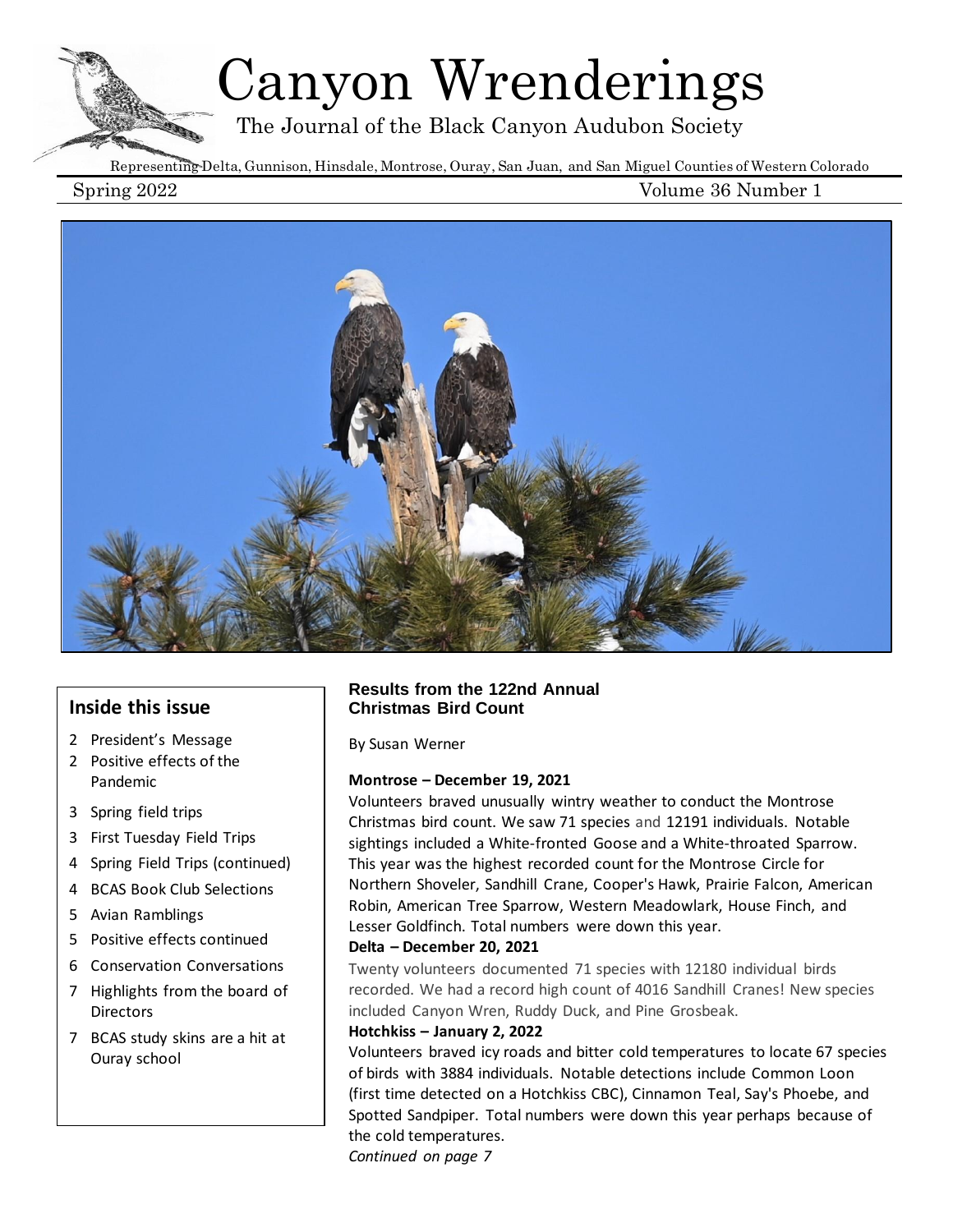## **President's Message**

#### Bruce Ackerman

Mexico! Susan Werner and I are back from southern Mexican, Feb 11 to 24, 2022. We went there for a whitewater rafting trip on the Usumacinta River, the big river that borders Chiapas in southern Mexico and Guatemala. We were camping on beaches along the river, in both countries (6 days, eighty-eight miles of wilderness). We also did a lot of birding on our own, around the town of Palenque, MX, and everywhere we went. We saw some great birds, like Toucans, Trogons, Parrots, King Vultures, Tiger Herons, White Hawks, Black Hawks, and Bat Falcons. We had a boat tour on Lake Catazaja, which is a large reservoir that made me feel like Florida, with many kinds of wading birds. We saw different cities of fabulous ancient Mayan Ruins, two that are impossible to access except from the river. But eleven of the 17 Americans caught Covid. Susan had to bail out of the rafting trip. It made me sad to not have my travel buddy.

We are back in Montrose now and feeling well. Now I am sorting through the 1,400 photos I took and trying to identify all the birds. It was 92F when we started towards home, and 22F when we got home to Montrose with 8 inches of new snow. Now we are back to reality, shoveling snow, and working towards Audubon activities for this spring.

This is Susan Werner's first newsletter as editor. Thank you very much for an excellent job!

PS – Just a reminder that our annual membership expired for everyone in December. You can renew online or by check. \$20 for individuals or \$30 for families. When you renew, your membership will be paid through December 2022. If for any reason this is not working for you, let me know and we will come up with another solution.

## **Positive effect of the pandemic on bird song?**

#### By Sallie Thoreson

Do you remember during the early part of the pandemic lock-down that it was quieter outside, with less human (anthropogenic) noise? Less vehicle and airplane traffic!

Researchers used this time to examine the relationship between noise and the songs of birds. Researchers in the San Francisco Bay area found that White-crowned Sparrows (*Zonotrichia leucophrys*) during Spring 2020 started to sing at lower frequency and with more trill performance. Despite a reduction of amplitude (loudness) researchers could hear bird songs at over twice the distance. These birds showed a remarkable change as noise levels decreased. *Continued on page 5*

#### *Canyon Wrenderings*

The quarterly journal of the Black Canyon Audubon Society. Vol 36 No 1. **Managing editor** Susan Werner at wrenderingseditor @ gmail.com **ON THE COVER** Bald Eagles checking it out © Patt Dorsey

#### **BLACK CANYON AUDUBON SOCIETY**

#### **OFFICERS**

**President**—Bruce Ackerman (Montrose) 727- 858-5857

Bruceackermanaud @aol.com **Vice President**—**OPEN**

**Secretary**—Sallie Thoreson (Montrose) 970- 249-1869 salliet900 @aol.com

**Treasurer**—Gayle Johnson (Montrose) 970-964-8051 Gaylejeff@ yahoo.com

**Past President**—Jon Horn (Montrose) 970-209-5404 Jon\_horn @alpinearchaeology.com

#### **BOARD OF DIRECTORS**

Kristal Stidham (Montrose) 580-919-5987 nationalparkfan1 @yahoo.com Bill Harris (Montrose) 970-901-4022 TRLGPA 48@gmail.com

Carrie Krickbaum (Ridgway) 970-209-3703 carrie.krickbaum@ gmail.com Don Marsh (Ridgway) 209-256-5744 ridgwaybrdr @gmail.com Melissa (Missy) Siders (Montrose) 970-275-6639 missy.siders @gmail.com

#### **COMMITTEE CHAIRS**

Audubon CO Council rep.—**OPEN** Education— Carrie Krickbaum Conservation—Sallie Thoreson (see above) Field Trips—Don Marsh (see above) Membership—Missy Siders (see above) Publicity—Susan Werner 970-688-0757 Programs— **OPEN** Website Manager—Jon Horn (see above)

#### **AD HOC COMMITTEES (ANNUAL EVENTS)**

Montrose County Fair—**OPEN** Bird Banding—Carrie Krickbaum (see above) Christmas Bird Count Team—Arden Anderson, Adam Petry, Amy Seglund, and Missy Siders (see above for contact information)

Eckert Crane Days—**Open**

**A note about email addresses in this newsletter: All emails have an extra space before the @ sign or "[at symbol]" in the email address to discourage webcrawlers from spam activities.**

See an OPEN position? Talk to an officer to see if it is a good fit for your skills and talents! We would love to have an at-large board member. Volunteers are always welcome.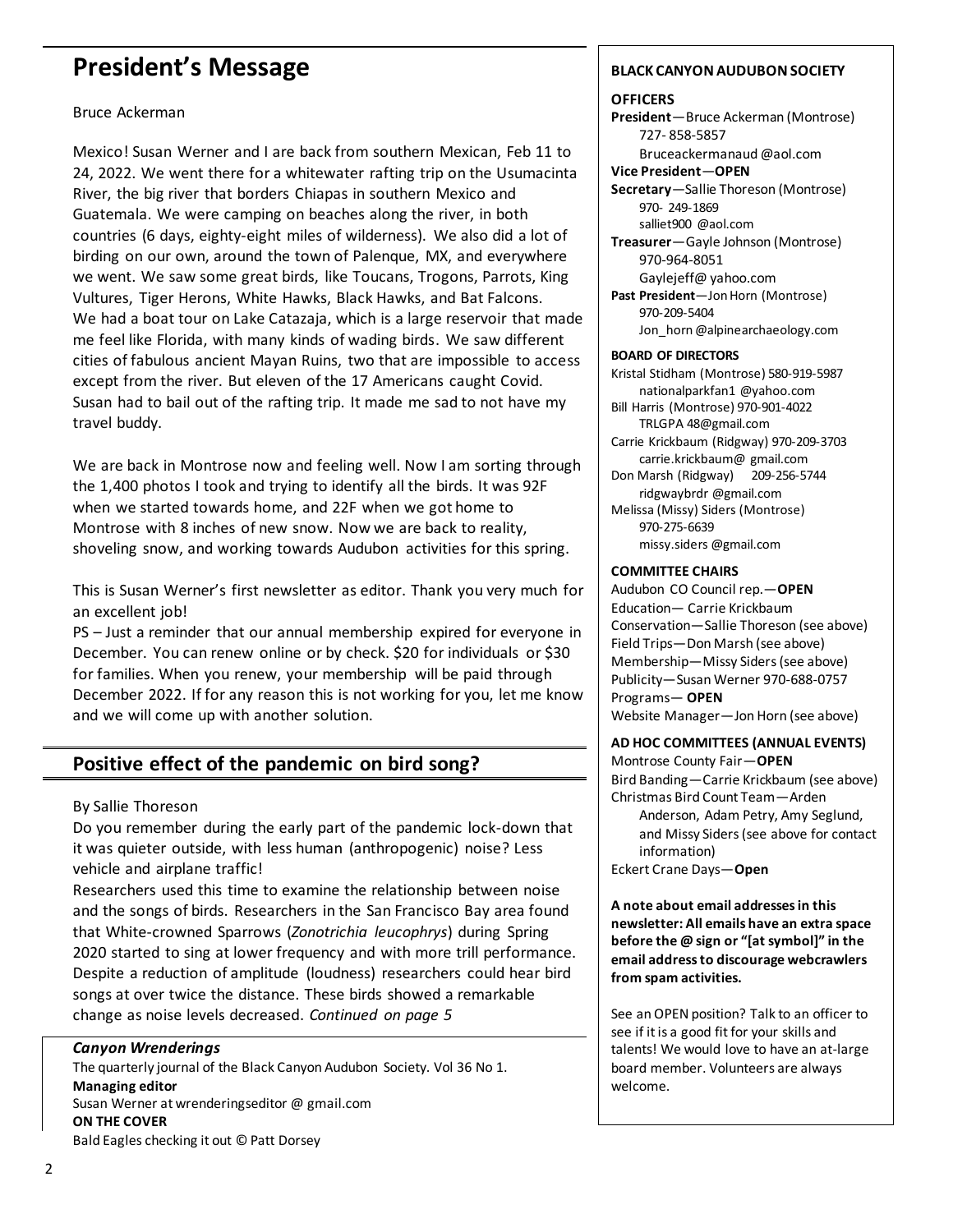## **BCAS Spring Field Trips Thursday, March 17, 8:30AM**

## **Rosy Finches**

We will meet at Cimarron Coffee on Highway 62 in Ridgway at 8:30 am and carpool as needed to Rebecca Kindred's house to observe the Brown-capped, Graycrowned and Black Rosy-finches that often show up at her feeders. If the rosy-finches are "no shows," we will still likely see other ponderosa pine and montane species, including Steller's Jays, Pygmy Nuthatches and Band-tailed Pigeons. Note: Rosy-finches are most often seen after a significant snowfall.

## **Friday to Sunday March 18-20, 9 – 11 am Eckert Crane Days**

Come out to Fruitgrowers' Reservoir in Eckert, Colorado to see Sandhill Cranes as they migrate to northern breeding grounds. BCAS members will be available with spotting scopes and will answer questions about Sandhill Cranes and any other birds that are in the area. Bring binoculars and scopes if you have them. BCAS volunteers will be set up at "Crane Point" on the hill overlooking the reservoir or along the causeway across the reservoir, depending on where the best viewing opportunity is that day. Take Highway 92 east of Delta and turn left onto Highway 65 towards Cedaredge and Grand Mesa. After entering Eckert turn right just before the "Big E Market" onto North Road and proceed out to the reservoir. Come early so you don't miss the lift-off. The cranes usually lift off between 9 and 10am if the weather is nice.

## **Saturday, April 16, 8:00 am Marine Road**

The City of Montrose's Marine Road property is a great local wetland. We hope to see or hear some good spring birds, such as soras and Virginia rails. The City is proposing some improvements to this property. Meet at the public parking lot at the intersection of N. 2nd Street and N. Cascade Ave in Montrose. We will caravan to the Marine Road property. Parking is limited. Return by 11 am. The trail is likely to be wet, so wear appropriate footwear. Follow the Covid protocol that protects both you and those around you. Contact Bruce Ackerman at (727) 858-5857 or [bruceackermanAUD](mailto:bruceackermanAUD@aol.com) @aol.com for more information.

## **Thursday, April 28, 8:00AM Black Canyon of the Gunnison NP**

We will meet at the public parking lot at the intersection of N. 2nd Street and N. Cascade Ave. in Montrose and arrange carpooling if desired before heading up to the south rim of Black Canyon of the Gunnison National Park. We'll look for Peregrine Falcons, White-throated Swifts and maybe some early warblers, such as Virginia's and Black-throated Gray. Dusky Grouse is another possibility. The trip will head back to Montrose sometime around noon. Remember that there will be an entrance fee for the Park.

## **First Tuesday Field Trips**

Mark your calendars for **March 1, April 5, May 3, and June 7**

The First Tuesday Field Trips continue! Meet at 9:00AM in March, April, and May, and at 8:00AM on June 7. We will meet at **the public parking lot at the intersection of N. 2nd Street and N. Cascade Ave. in Montrose**. A leader will accompany the group to a nearby birding hotspot. Return about noon.

Independent driving and social distancing (including wearing masks and not sharing equipment) will be the protocol in use. Please stay home if you are ill. Contact Bruce Ackerman at (727) 858-5857 or bruceackermanAUD @aol.com for more information.

Bring a snack, water, binoculars, and field guides.

## **Friday May 6 – Sunday May 8 Ruby and Horsethief Canyons**

This is not a BCAS trip but consider supporting this local conservation organization. Colorado Canyons Association is leading its fourth annual Birding Adventure on the Colorado River! Relax aboard a guided oar raft as you travel 25 miles through Ruby and Horsethief. Register at

[https://www.coloradocanyonsassociation.org/event](https://www.coloradocanyonsassociation.org/events/2020/5/8/birding-rafting-adventure-2022) [s/2020/5/8/birding-rafting-adventure-2022](https://www.coloradocanyonsassociation.org/events/2020/5/8/birding-rafting-adventure-2022)

## **Sunday, May 8 CFO Colorado Birding Challenge**

This is not a BCAS event, but folks may want to field a team to help raise funds for bird conservation in Colorado, while enjoying an enjoyable day of comradery and birding. Contact Don Marsh [\(ridgwaybrdr@gmail.com\)](mailto:ridgwaybrdr@gmail.com) if you are interested in joining a team.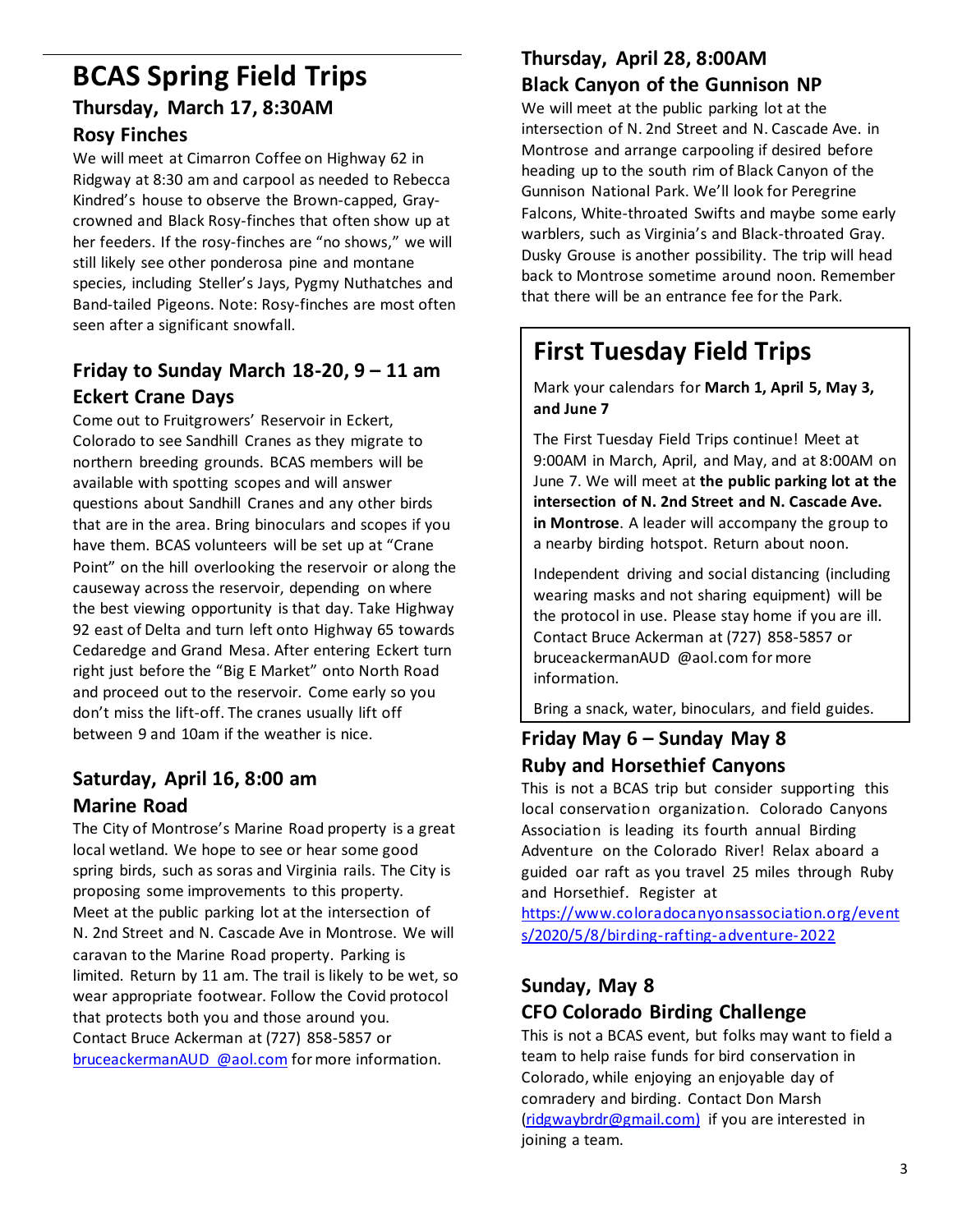## **May 10 – 11**

### **Montrose County West End**

Black Canyon Audubon will sponsor a field trip to Paradox Valley and other West End venues (Norwood, Nucla and Naturita) for a spring birding adventure. The chance to see over 70 species is very high. Expect several short walks to access bird habitat. The group will meet at 9:00 AM on May 10th. Directions to the meeting site will be sent to those who sign up. We will have a potluck dinner the evening of May 10<sup>th</sup>. The Paradox Valley and West End areas have a great mix of habitats ranging from desert scrub to classic alpine to riparian, allowing for a rich mix of birds during the spring migration. Expect to see a variety of waterfowl, Black-throated Sparrow, vireos, Yellow-breasted Chat, Grace's Warbler, Black Phoebe, and a host of migrants. Day 1 will wrap up near Naturita; participants can access either hotel accommodations or camp for the night. The Uravan Ball Park campground is open, and the Rimrock Hotel (970-865-2500) in Naturita has nice rooms at reasonable prices.

The field trip is limited to twelve participants. For questions and to sign up contact Bill Harris at TRLGPA48 [@gmail.com](mailto:trlgpa48@gmail.com) .



*Yellow-breasted Chat (fro[m www.allaboutbirds.org\)](http://www.allaboutbirds.org/)*

## **Wednesday June 15 Silver Jack Reservoir and the Cimarron**

Explore this lightly birded watershed east of Cerro Summit. Spring migrants should still be moving through the area and the resident breeders should be in full song. Temperatures may be cool in the morning so dress in layers, bring drinks, snacks, and a lunch. We'll return to Montrose in the early afternoon. For questions and to sign up, contact Don Marsh at ridgwaybrdr [@gmail.com](mailto:ridgwaybrdr@gmail.com) or 209-256-5744.

## **BCAS Book Club Selections**

By Sheryl Radovich

The BCAS Book Club formed in July 2021 to meet other birders and explore the natural world through shared experience and literature. In the past year BCAS Book Club readers ventured around the globe with wildlife writers. Their stories have ranged from wolves of Yellowstone's Lamar Valley to Ravens at the Tower of London, Crowned Cranes in Tanzania, and Ivory-billed Woodpeckers in a Mississippi old growth forest. At each stop along the way we have learned more about the incredible diversity of wild species and our human connection to the natural world.

The next three club selections are described below. Meetings are virtual on the third Tuesday of each month at 2:00PM. Contact Sheryl Radovich to confirm your participation. Reach her by emai[l canyon.creek](mailto:canyon.creek@bresnan.net) [@bresnan.net](mailto:canyon.creek@bresnan.net) or phone (970) 240-3788. Bruce will provide a ZOOM link prior to each meeting.



## **March 15**

The March book club selection is a New York Times bestseller, "The Genius of Birds" by award-winning author and editor Jennifer Ackerman. From her personal observations and scientific research Ackerman describes avian intelligence and the complex ways in which birds think.

## **April 19**





Meet virtually to discuss "Vulture: The Private Life of an Unloved Bird" by Katie Fallon who traced a year in the life of a typical North American Turkey Vulture. Turkey Vultures, also known as buzzards, are the most widely distributed and abundant scavenging birds of prey on the planet.

## **May 17**

Meet virtually to discuss "*Coyote America,"* by Dan Flores, *which looks at the* five-million-year biography of this extraordinary animal, from its origins to its successful integration with human civilization.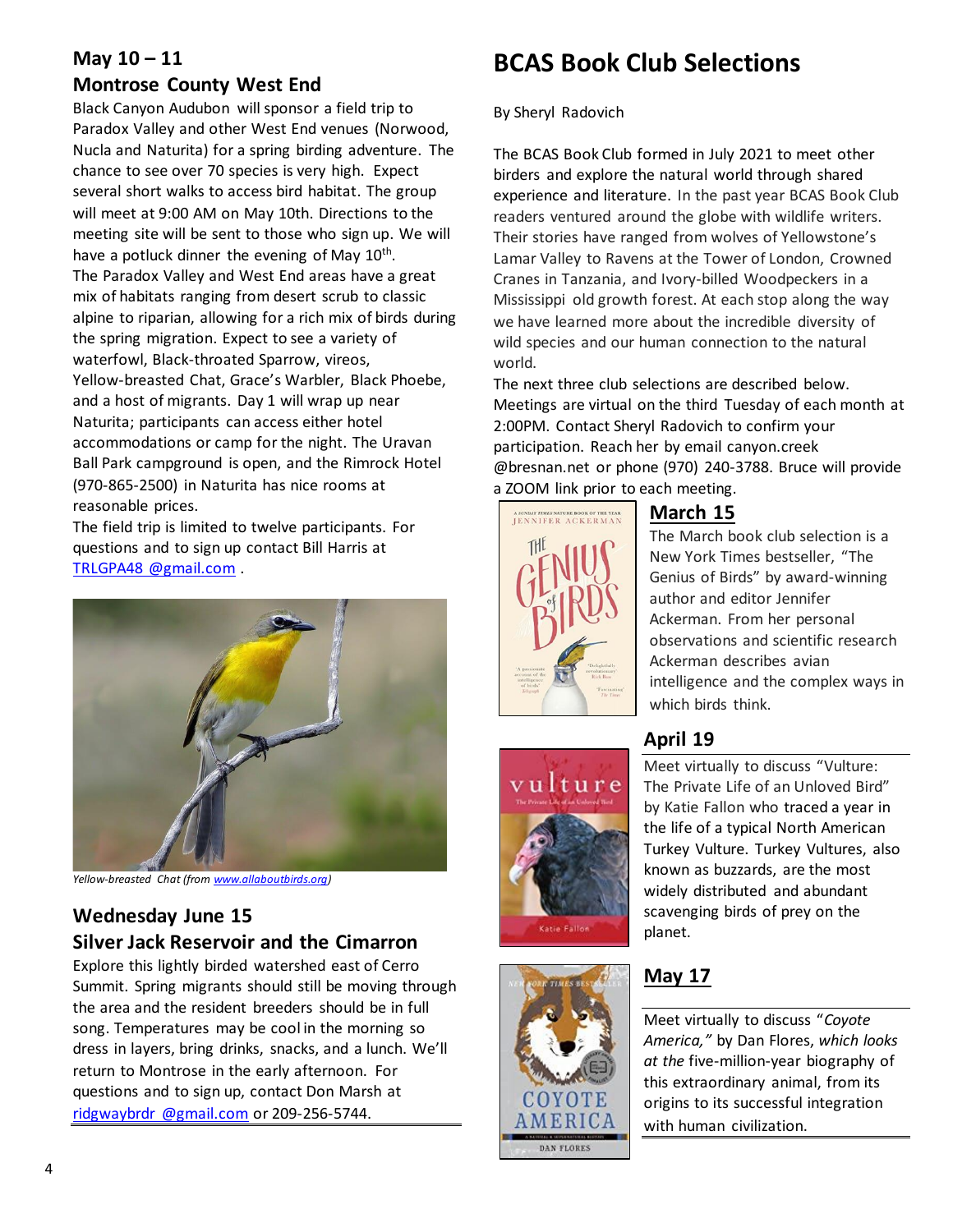### **Avian Ramblings**

#### By Bill Harris

This is the first of what I hope to be a regular *Wrenderings* column. First, I must put out a disclaimer that I am not a birding expert. The only time I consider myself an expert is walking down the craft beer aisle in the liquor store. I'm an avid birder, although my spouse, Kathy, likes to use the word "obsessed" to describe my passion for birding.

In the 9 years that I have seriously taken up birding I've learned a lot about ornithology. I use Ebird as a source of learning about birds and keep track of what birds I spot. I also go birding with friends who know a lot about birds; it helps to have more eyes and ears searching for those feathered phantoms. It also gives me a chance to socialize and tell some tall tales.

I got the idea about doing a Montrose County Big Year after talking with birding cohorts Steve, Alan, and Jon. I have lived in Montrose County for over 43 years and have explored much of its landscape hiking, biking and jeeping. Montrose County is much longer than it is wide and reaches from the Black Canyon all the way to the Utah border. It has a wealth of different habitats with a wide variety of birds.

According to Ebird, 302 bird species have been sighted in Montrose County. I have spotted 223 of those species. My 2021 Big Year yielded 195 bird species. That seems like a substantial number, but it could have been higher given the regularity of my birding ventures during the year. I missed an Olive-sided Flycatcher, Black-throated Sparrow, Greater Yellowlegs, Loggerhead Shrike, Common Loon and Burrowing Owl; all birds that are possible in Montrose County.

Best birds of the year included Lifer's Common Tern and Snowy Plover, as well as Northern Goshawk, Lewis's Woodpecker and Willow Flycatcher.

In my next article I will discuss some of my favorite birding spots in Montrose County.

#### **Covid and Bird Song (***continued from page 2)*

Most studies have looked at how bird songs change in response to increasing noise levels, especially of lowerfrequency urban noise. House Finch (*Carpodacus mexicanus*) and Great Tit (*Parus major*) males increased the frequency of certain syllables and length of notes during noisy events. Eurasian Blackbirds (*Turdus merula*) increased both the frequency and

amplitude of their song in urban areas. Zebra Finches (*Taeniopygia guttata*) increased the duration of their song under experimental noisy conditions. Canadian studies reported that Black-capped Chickadees (*Poecile atricapillus*), which have both high and low-frequency songs, adjust to noisy conditions by singing more highfrequency songs and singing fewer of their lowerfrequency songs.

Other studies looked at the physiological and behavioral changes to noise. One study with implications for Colorado, found that Eastern Bluebirds (*Sialia sialis*) and Tree Swallows (*Tachycineta bicolor*) nested and fed in the vicinity of playbacks of natural gas compressor noise, but their hatching and fledging success diminished. In another study, experimentally increasing compressor noise around Northern Sawwhet Owls (*Aegolius acadius*), which use sound to find their prey, led to decreased hunting success, prey detection, and strike behavior. And Greater Sagegrouse (*Centrocercus urophasianus*) males had less attendance at their leks when researchers played drilling noises (equipment and traffic). Female attendance at the leks also declined. The drilling noise was in the same frequency as Sage-grouse lek calls, masking the natural lekking sounds. In addition, researchers found elevated levels of a stress hormone in fecal samples at the noisy leks. This information has helped lead to siting restrictions for energy development and human disturbances near leks for both Greater and Gunnison Sage-grouse *(C. minimus*).

Noise may also disrupt the vital activities of birds. In a study of Great Tits, increasing noise levels led to the birds taking longer times to attack insect prey, especially more cryptic prey.

One interesting "note" is the creative way noise levels were determined in the White-crowned Sparrow pandemic study. The researchers used Golden Gate Bridge toll booth data to estimate car traffic. The traffic, and human noise levels were estimated in 2020 to be at the same levels as back in the 1950s! Hopefully, the researchers will be able to continue the study to see how the bird songs change when human noise returns to typica levels.

All these findings illustrate that birds make changes in their songs and behavior when there is a noise change in their environment. This shows the resilience of birds to change or stressors. It may be a temporary change, an indication of "normal" evolution, or indications of evolutionary change accelerated by increasing human noise. Stay tuned and keep listening!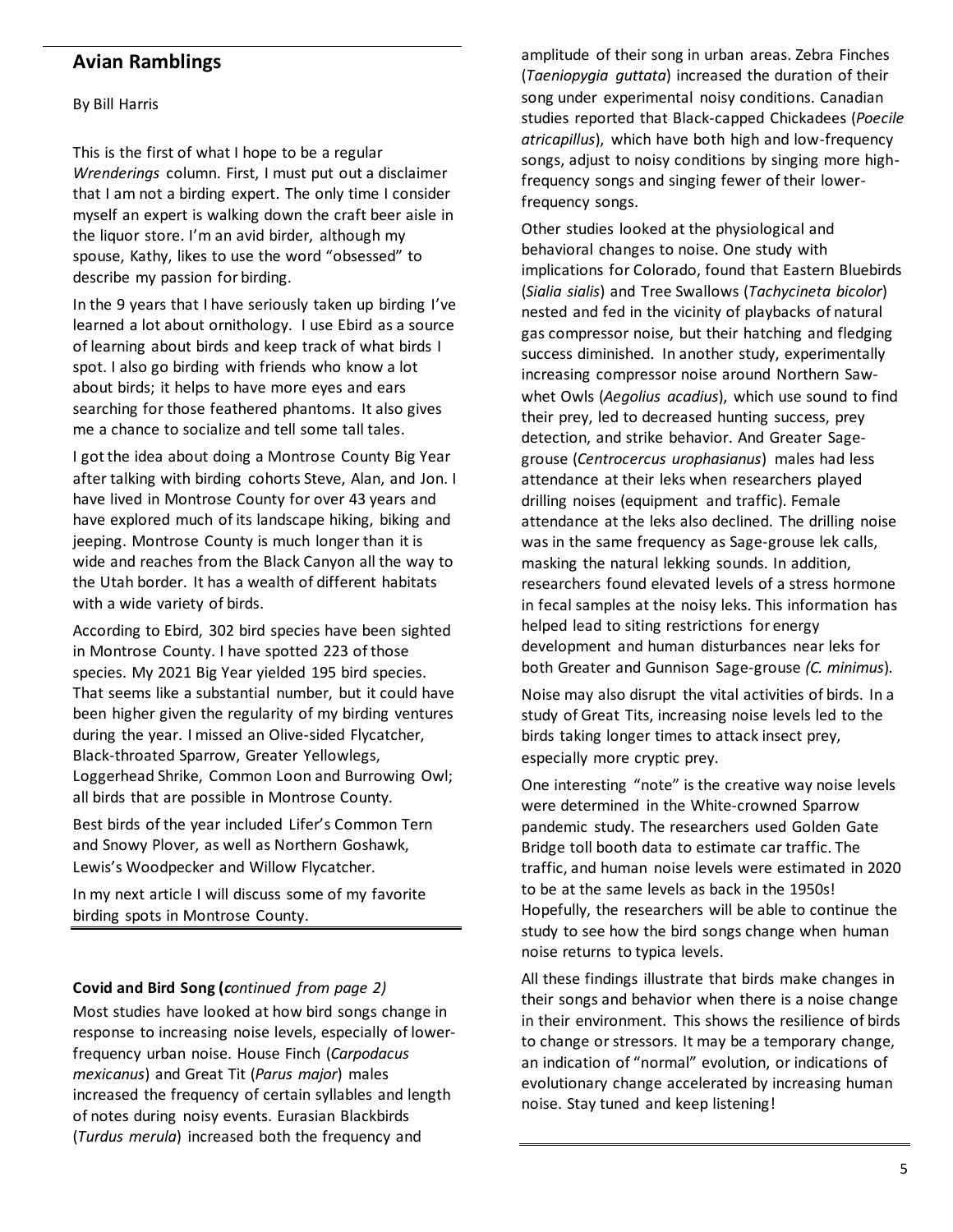

*Greater Sage-grouse hen (fro[m www.allaboutbirds.org\)](http://www.allaboutbirds.org/)*

## **Conservation Conversations Spring 2022**

By Sallie Thoreson

#### **GMUG Forest Plan.**

The Forest Service received over 9,000 comment letters on the Grand Mesa, Uncompahgre, and Gunnison National Forests (GMUG) Draft Forest Plan and Environmental Impact Statement. Their goal is to publish a final plan and draft Record of Decision in late 2022 or early 2023. Stay tuned for more opportunities for review and comments.

#### **Wolves in Colorado**

The biggest news is that the small wolf pack already in Jackson County in Northern Colorado (currently one pair plus their yearlings) is surviving, but unfortunately preying on cattle and dogs. The Colorado Parks and Wildlife (CPW) Commission adopted regulations in January 2022 that authorize livestock owners and their agents to haze gray wolves under certain circumstances and to specify lawful non-lethal hazing methods. Most advocates see this as a positive and necessary step, to address the economic issues for livestock producers and to plan for ways that wolves and livestock can coexist. Conservation organizations and individuals are looking at ways to provide resources and support to the livestock producer suffering losses in Jackson County, while monitoring the health and safety of the wolf pack.

Regarding reintroduction of wolves, the CPW continues to hold meetings of the Technical Working Group and Stakeholder Advisory Group with the goal of a draft plan by end of 2022. You can follow the process at

[https://cpw.state.co.us/learn/Pages/Wolves-Stay-](https://cpw.state.co.us/learn/Pages/Wolves-Stay-Informed.aspx)[Informed.aspx](https://cpw.state.co.us/learn/Pages/Wolves-Stay-Informed.aspx)

#### **Wolf Status in the Lower Forty-Eight**

On February 10, a federal court restored Endangered Species Act (ESA) protections for the gray wolf in 45 of the lower 48 states. However, this does not include the Northern Rockies wolf population (Montana, Wyoming, and Idaho) where Congress removed federal protections for wolves in 2011. There are many petitions and calls for contacting the Department of Interior and the White House to ask for emergency ESA protections for wolves in the Northern Rockies.

#### **Gunnison Sage-grouse**

Love is in the air for the Gunnison Sage-grouse, a threatened species under the ESA. The Waunita Watchable Wildlife Site near the town of Gunnison will open in April to provide controlled viewing of a lek with the amazing breeding dance of the Gunnison Sage-grouse. You can get more details at [https://siskadee.org](https://siskadee.org/)

BCAS Board members have been reviewing and commenting on grazing permit renewal applications as they are released for grazing allotments on BLM lands administered by the Uncompahgre Field Office. Many of the grazing permits contain Gunnison Sage-grouse habitat and recent applications have been within the Crawford population of Gunnison Sage-grouse. Domestic grazing is currently on hold in the allotments in the Crawford population until BLM can get full consultation and concurrence with the U.S. Fish and Wildlife Service and new grazing permits fully processed. Various organizations are looking at options to support the grazing permittees while conserving habitat for the Gunnison Sage-grouse.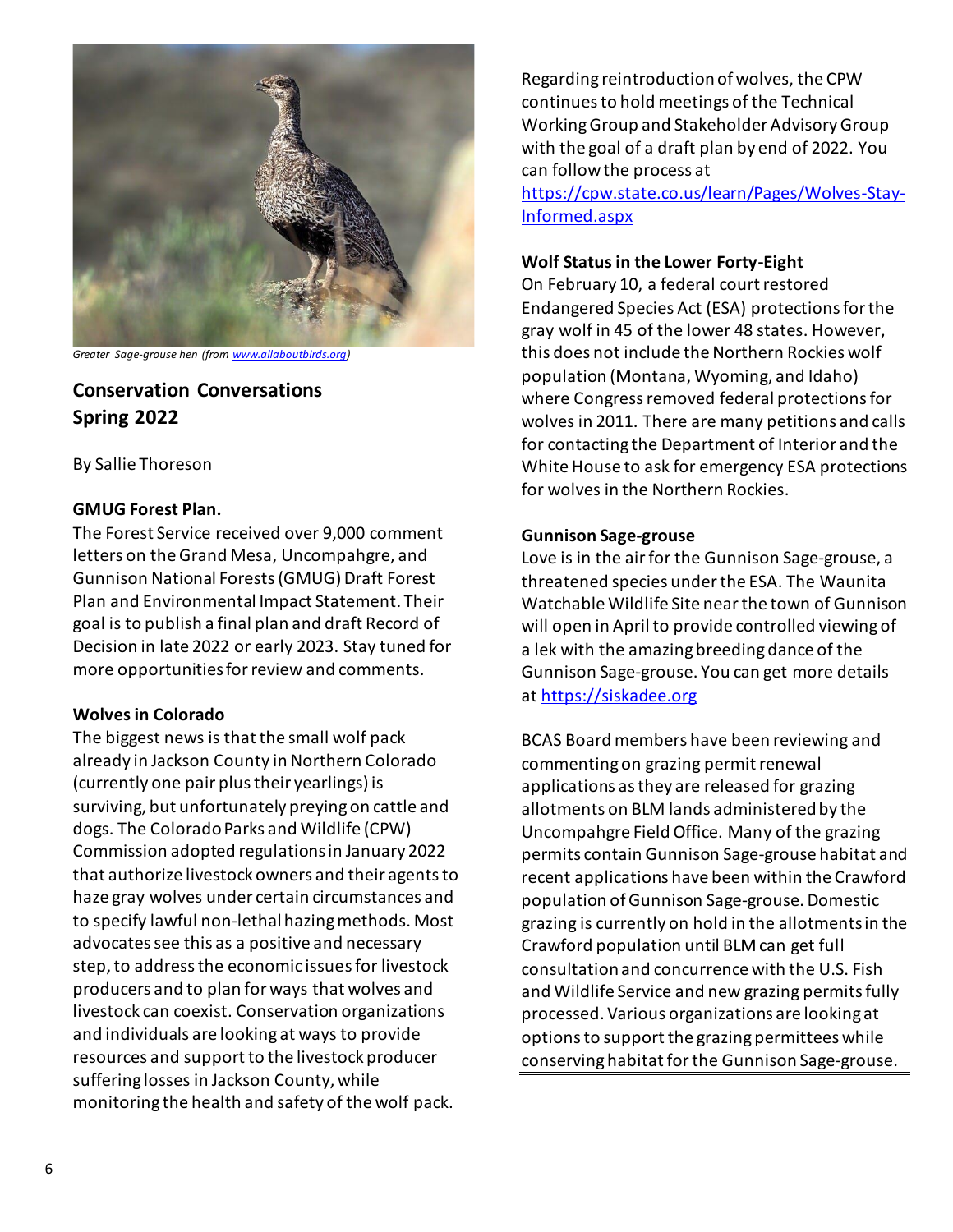## **Christmas Bird Count Results**

*Continued from cover page*

#### **Gunnison – December 19, 2021**

Twenty-five volunteers enjoyed a great but frigid day of birding. They recorded 53 species (higher than our average of 48) and 4804 individuals (second highest number ever for Gunnison). Notable in the Gunnison count were Hooded Mergansers (a new species for this count circle), Ferruginous Hawk, Lewis' Woodpecker, American Three-toed Woodpecker, and Woodhouse Scrub Jay.



Wood duck – Baldridge Park in Montrose by Bruce Ackerman

## **BCAS Study Skins a Big Hit in Schools**

By Mary Menz

BCAS education committee chair, Carrie Krickbaum invited Mary Menz, another member, to present a lesson about owls in the third grade classroom at Ouray School. Fourteen students were thrilled to observe the study skins of several species of owls including the Northern Saw-whet, Short-eared, Great



## **Highlights from the Board of Directors**

The Board of Directors last met on December 15. The next Board meeting will be virtual on March 9 at 5:00PM. All members are welcome to attend. Contact Bruce Ackerman for the Zoom link. A couple of the highlights from the last Board meeting:

- Carrie Krickbaum advised that the raptor monitoring program at Ridgway State Park won an award on November 7 from CPW. Don, Bruce, and Carrie from BCAS participate, along with other volunteers.
- The last Wrenderings issue went to 303 members electronically and 30 members by US mail.
- Membership renewals are due for 2022.
- The Board continues to work with the City of Montrose on planning improvements for the Marine Road property.
- The Board has agreed in principle to fund grazing on private land for a month during Gunnison Sage Grouse lekking. Details are forthcoming.
- Treasurer Gayle Johnson reports that the checking account balance as of 2/5/22 was \$27,057.17

Horned, and Barn Owls. Discussion also included adaptations and habitat of owls.

The study skins are part of a BCAS collection that includes many species of birds. Although the students do not touch the feathered specimens, they can see up close the differences in plumage, size, shape, and other adaptions such as talons, bills, and eyes. After the February 16 presentation, Menz led the group in dissecting Barn Owl pellets.

"These students are studying the food web, and what better way than to see what owls eat than to dissect the undigested remains that are coughed up as pellets," explained Menz. Several students found tiny rodent skulls, jaw bones, leg and pelvic bones, and more in the pellets. One student found the remains of a small, unidentifiable bird.

*Photo by Mary Menz*